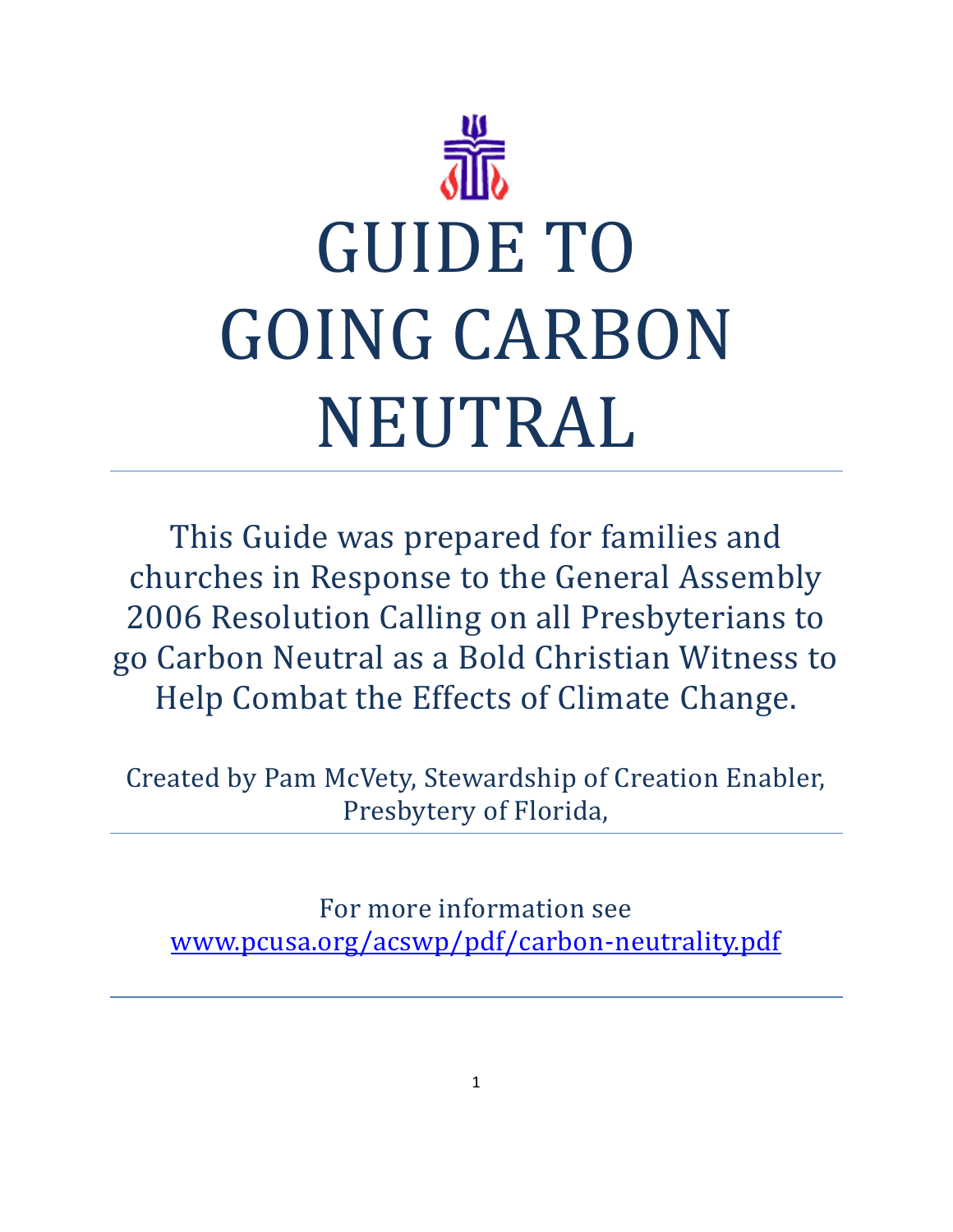# Guide Outline

| WHAT: | Definition of carbon neutral<br><b>General Assembly Resolution</b>                                   |
|-------|------------------------------------------------------------------------------------------------------|
| WHY:  | Background information on need to go<br>carbon neutral                                               |
| HOW:  | Steps for families to go carbon neutral<br>Steps for churches to go carbon neutral<br>Costs/Benefits |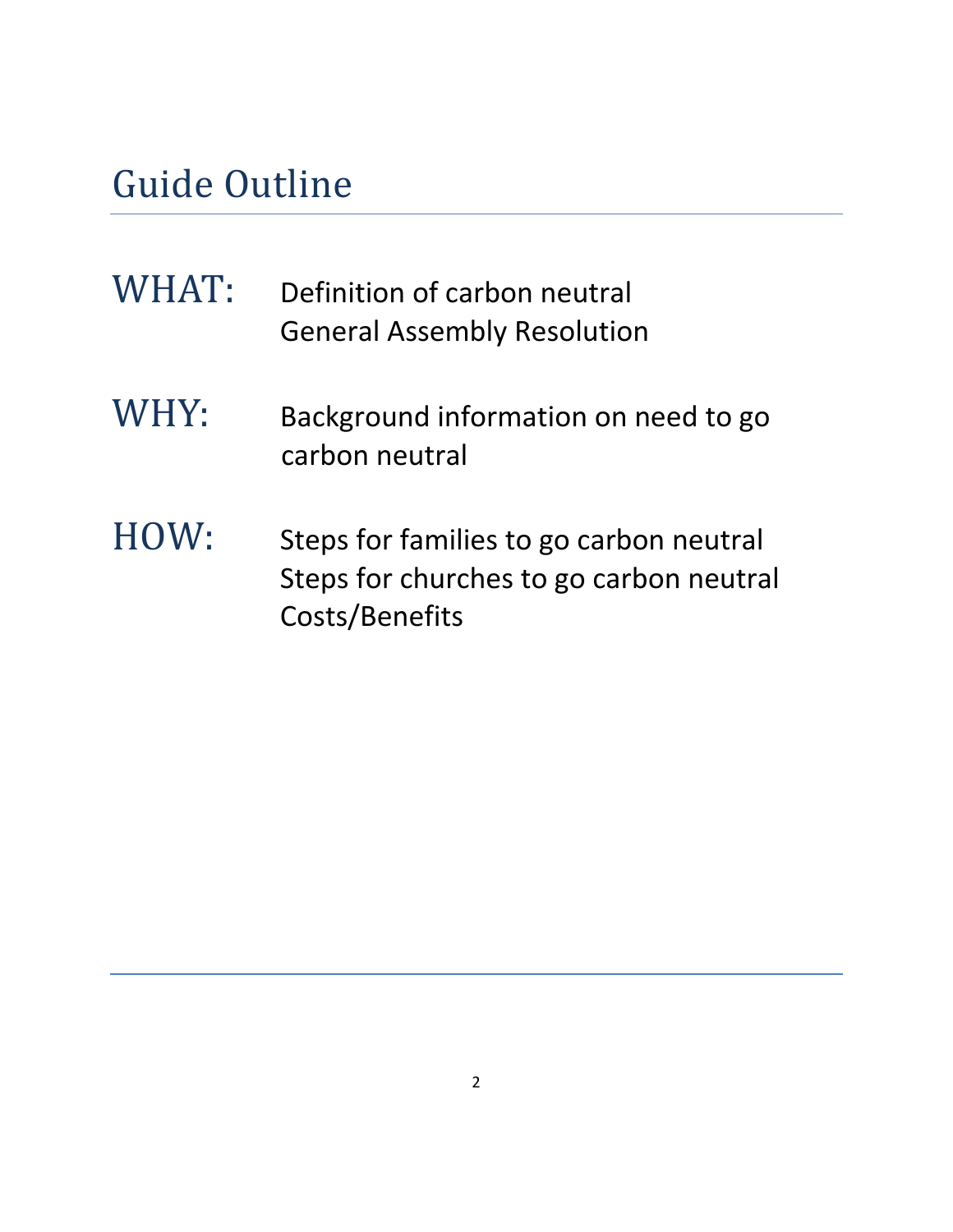## What does it mean to go carbon neutral?

"New Oxford Dictionary 2006 Word of the Year"

Carbon neutrality requires our energy consumption that releases carbon dioxide into the atmosphere be reduced and carbon offsets purchased to compensate for those carbon emissions that could not be eliminated.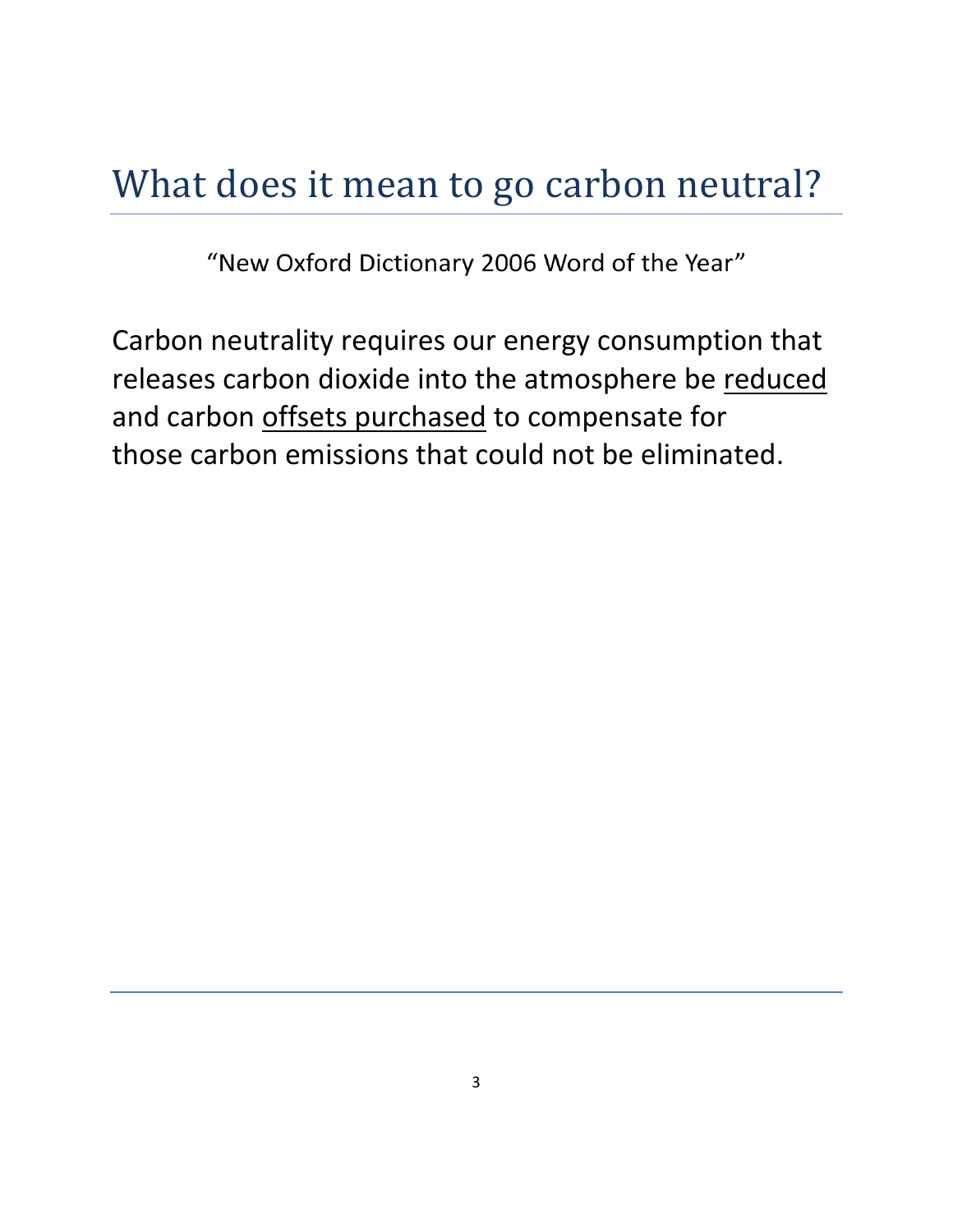# What does the GA 2006 Resolution say?

It strongly urges all Presbyterians immediately to make a bold witness by aspiring to live carbon neutral lives.

It directs the General Assembly Council…to inform all Presbyterians, governing bodies, and churches of the urgent need for them to reduce their energy consumption and of the injustice of our current energy practices.

And, calls upon all Presbyterians to take this seriously, to pray asking for God's forgiveness and guidance, to study this issue, to calculate their carbon emissions, to educate others, and to use less energy, striving to make their lives carbon neutral.

(The journal, Church & Society (July-August, 2006) carries the Assembly's action.)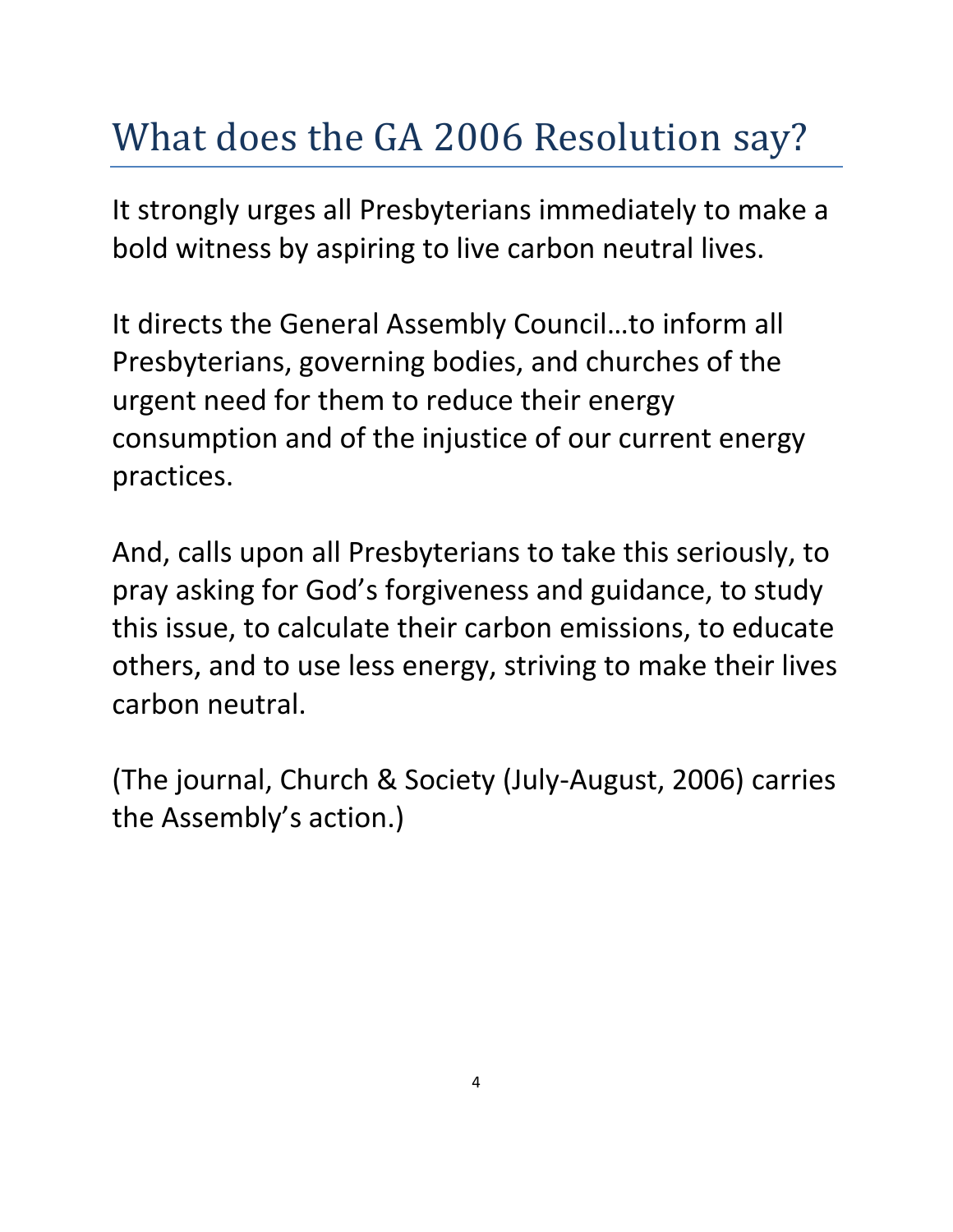# Why go carbon neutral?

It is the consensus of the scientific community that our burning of fossil fuels, like coal, oil and natural gas, emit greenhouses gases which are warming the planet and causing serious harm to the natural and manmade environment. (This is commonly called global warming).

It is accelerating faster than predicted just a few years ago and causing and contributing to:

- Ice sheet and glacial melting at alarming rates;
- Rising sea levels that, by the end of this century, will encroach on many of the world's coastal communities and lands where more than half of the world's population currently resides;
- A 30 percent weakening of the Gulf Stream in the last twelve years;  $\bullet$
- Episodic coral reef die-off worldwide threatening traditional fisheries, a major food source for many;
- Island nations, such as Tuvalu, to seek refuge in other countries for their entire populations due to seal level rise;
- Water shortages and severe droughts in Africa;
- Record number of killer storms worldwide, leaving more than a thousand people dead and 3,500 missing as of April 2006 from Hurricane Katrina alone, and billions of dollars of damage in multiple states;
- A violation of the rights of entire populations, such as the Alaskan Inuit, to maintain their traditional culture of hunting and fishing on which their lives depend;
- Hundreds of species to face extinction—from Arctic polar bears to tropical tree frogs—due to habitat changes.

Carbon emissions already exceed a safe level according to a recent report and scientists now suggest that we have perhaps only a decade's grace period to reduce our energy usage before these devastating effects start to become irreversible.

We Americans are champion energy consumers, using 40 percent of the world's oil and emitting 25 percent of the world's greenhouse gases, even though we are less than 5 percent of the world's population.

We have the knowledge, skills, and resources to reduce our energy consumption and switch to alternative energy sources that are less harmful to the environment.

Prompt action and leadership by individuals, organizations, communities, states, and countries can keep global climate change from becoming much worse.

Previous General Assemblies (1981, 1998, 1999, and 2003) passed overtures, resolutions, and policies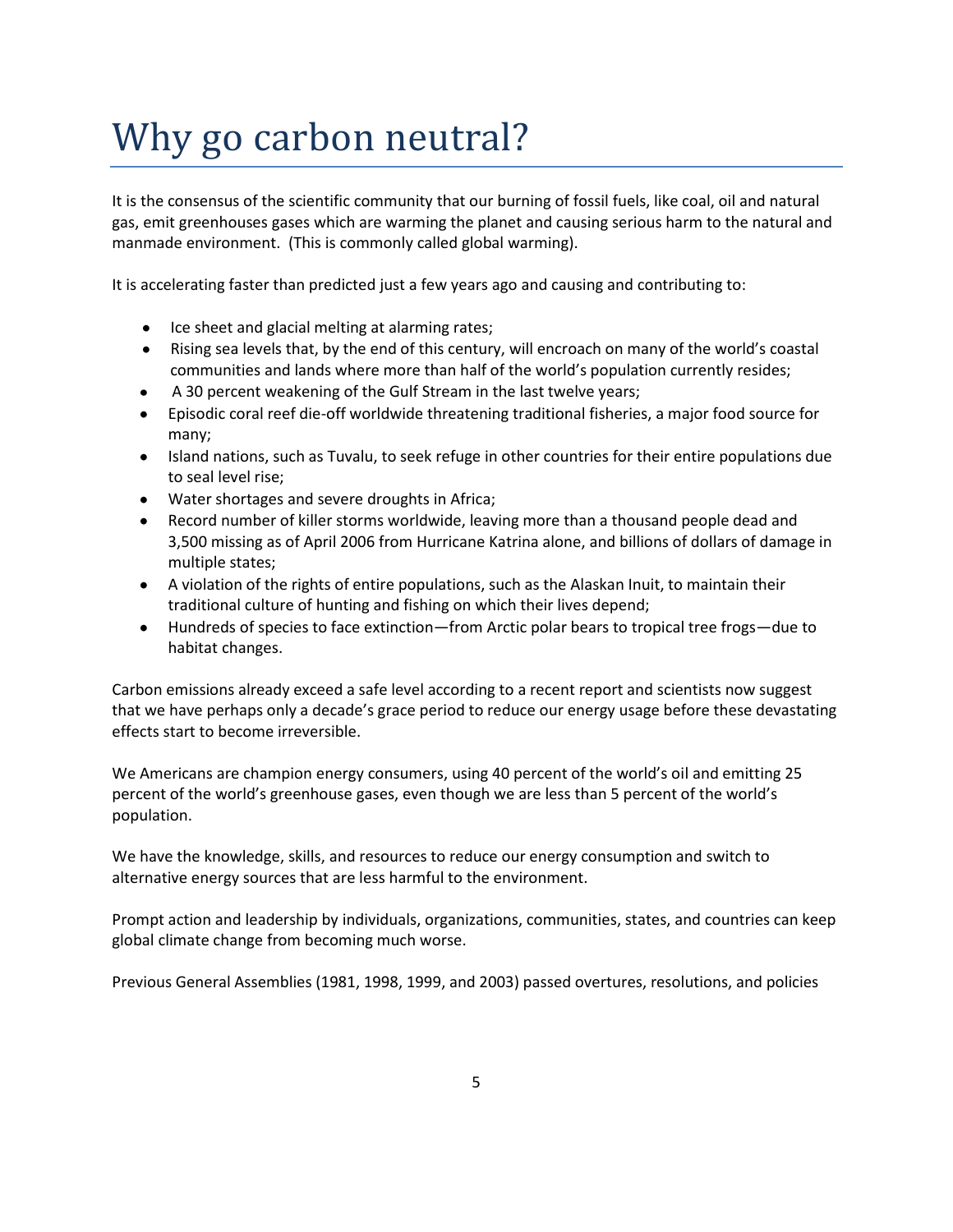addressing our unjust energy practices, calling us to develop frugal lifestyles reducing our energy consumption; and urging the United States to sign the Kyoto Treaty and to lead in reducing carbon emissions to combat global warming.

A recent Presbyterian Panel survey indicates that majorities of us believe our energy consumption contributes to global climate change; most agree that energy conservation reflects values of the Christian Reformed faith. Yet less than 50 percent of us have taken even the simplest steps to reduce our energy consumption.

#### How do you go carbon neutral?

#### Three steps to go carbon neutral:

1.Calculate your carbon emissions. Use your Internet search engine to find a suitable carbon calculator. Calculators can be found at [www.nativeenergy.com,](http://www.nativeenergy.com/) [www.co2.org](http://www.co2.org/) or [www.safeclimate.net/calculator.](http://www.safeclimate.net/calculator)

#### 1. Reduce your carbon emissions as low as possible, aiming for the world average of 4 tons per person

 $\overline{per}$   $\overline{ver}$   $\overline{ver}$  and  $\overline{der}$  and  $\overline{der}$  your energy usage. Remember it is your energy usage that release carbon emissions. Energy saving tips are available on the Internet and you are familiar with the most common ones such as installing compact fluorescent light bulbs, driving less, unplugging computers and other electronics when not in use, raising and lowering your thermostat seasonally, etc. One source of energy saving tips is found at [http://www.epa.gov/earthday/tips-saveenergy.htm.](http://www.epa.gov/earthday/tips-saveenergy.htm)

#### 3.Offset your remaining carbon emissions, by purchasing carbon offsets. Carbon offset companies, such as Native

Energy, Climate Care, Climate Friendly and many more sell carbon offsets by the ton. The money you pay the offset company is used to fund an alternative energy project that without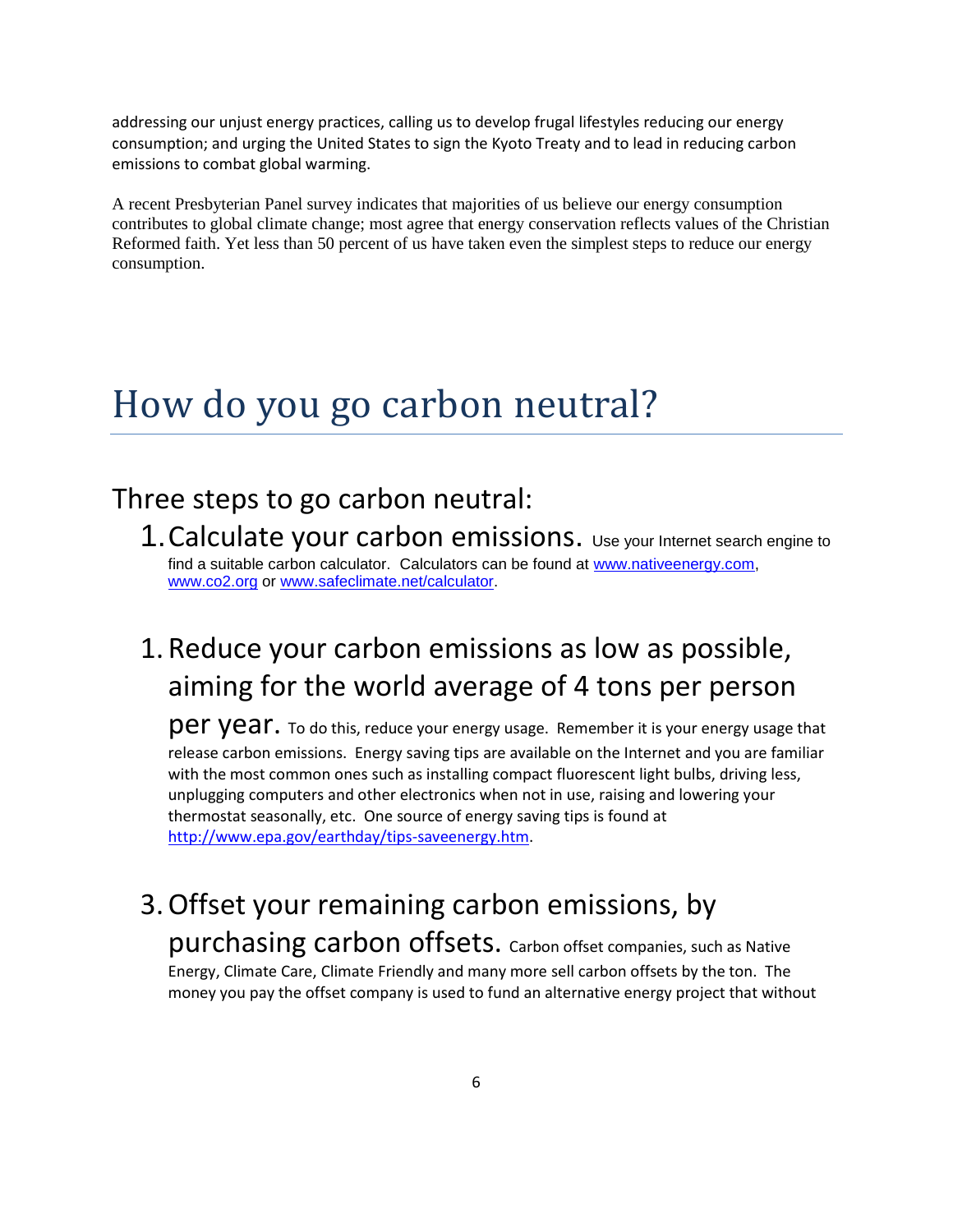your money and that of others purchasing carbon offsets, would not be constructed. Two examples are the construction of windmills and methane digesters on dairy farms. These projects either don't emit carbon emissions or remove carbon emissions that normally would go into the atmosphere and contribute to global warming.

### How do families go carbon neutral?

Follow the three steps:

- 1. Identify your energy usage home, car and plane flights, using a carbon calculator on the Internet, calculate your carbon emissions.
- 2. Take steps to lower your energy usage install compact fluorescent light bulbs, drive less, raise and lower your thermostat seasonally, wrap your hot water heater, etc.
- 3. Purchase carbon offsets to offset your carbon emissions that cannot be eliminated by lowering your energy usage. A fairly typical family of four releases about 65,000 pounds or 32 tons of carbon dioxide annually. These emissions are about twice the global average. It has been calculated that after a family has implemented energy conservation strategies, the purchase of carbon offsets would cost about \$185 per year, which is deductible from federal and some state income tax. It is likely that the family would achieve some annual savings in electricity and gasoline costs in excess of the carbon offset cost thus substantially lowering or eliminating the cost of going carbon neutral.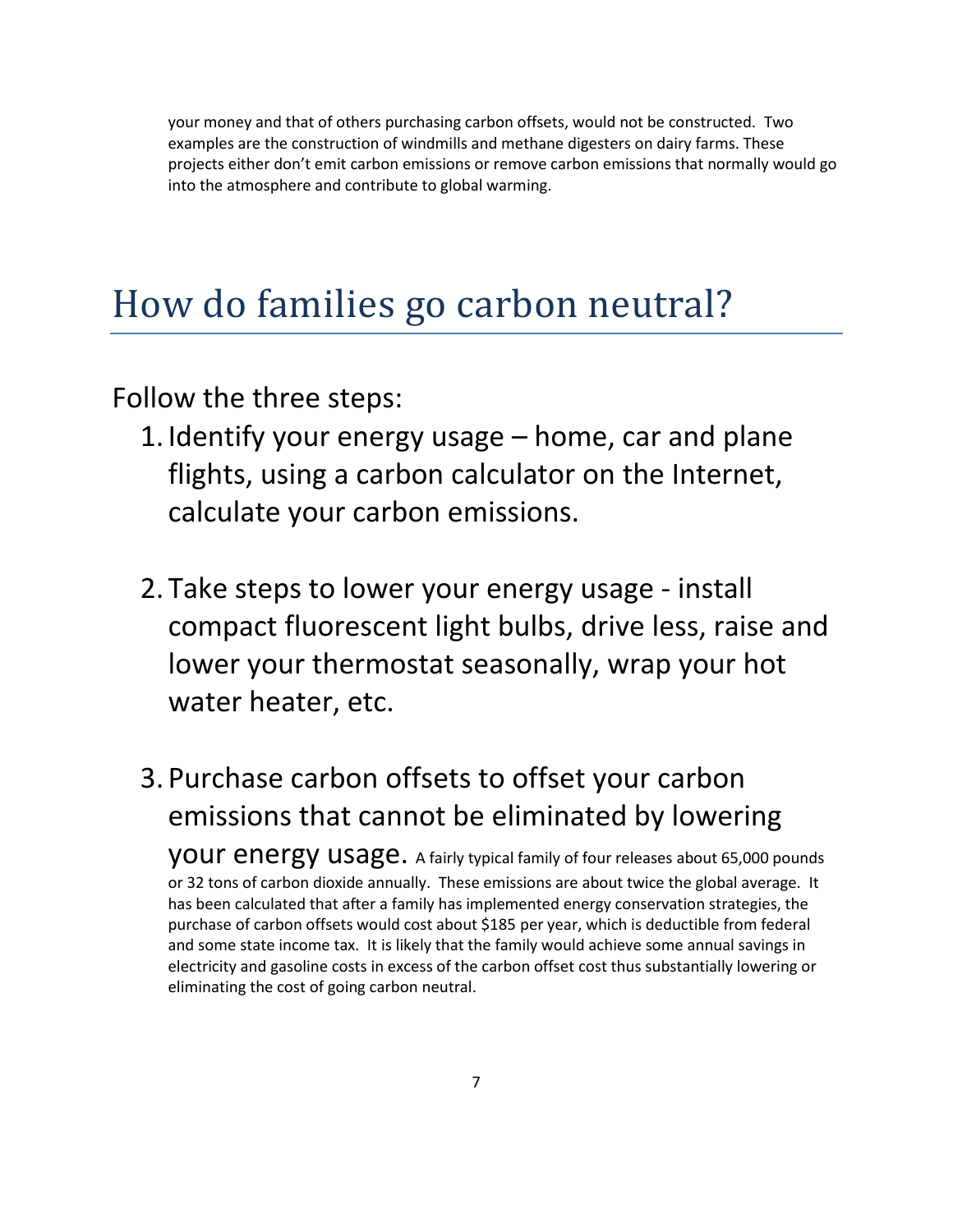# How do churches go carbon neutral?

- 1. Follow the same three steps as individuals, plus more.
- 2. Going carbon neutral becomes a comprehensive mission of a church that does not end when energy usage is lowered and carbon offsets are purchased.
- 3. It involves all aspects of church life from the pulpit to the classrooms, to the kitchen, to the community, beginning with a commitment from the Session.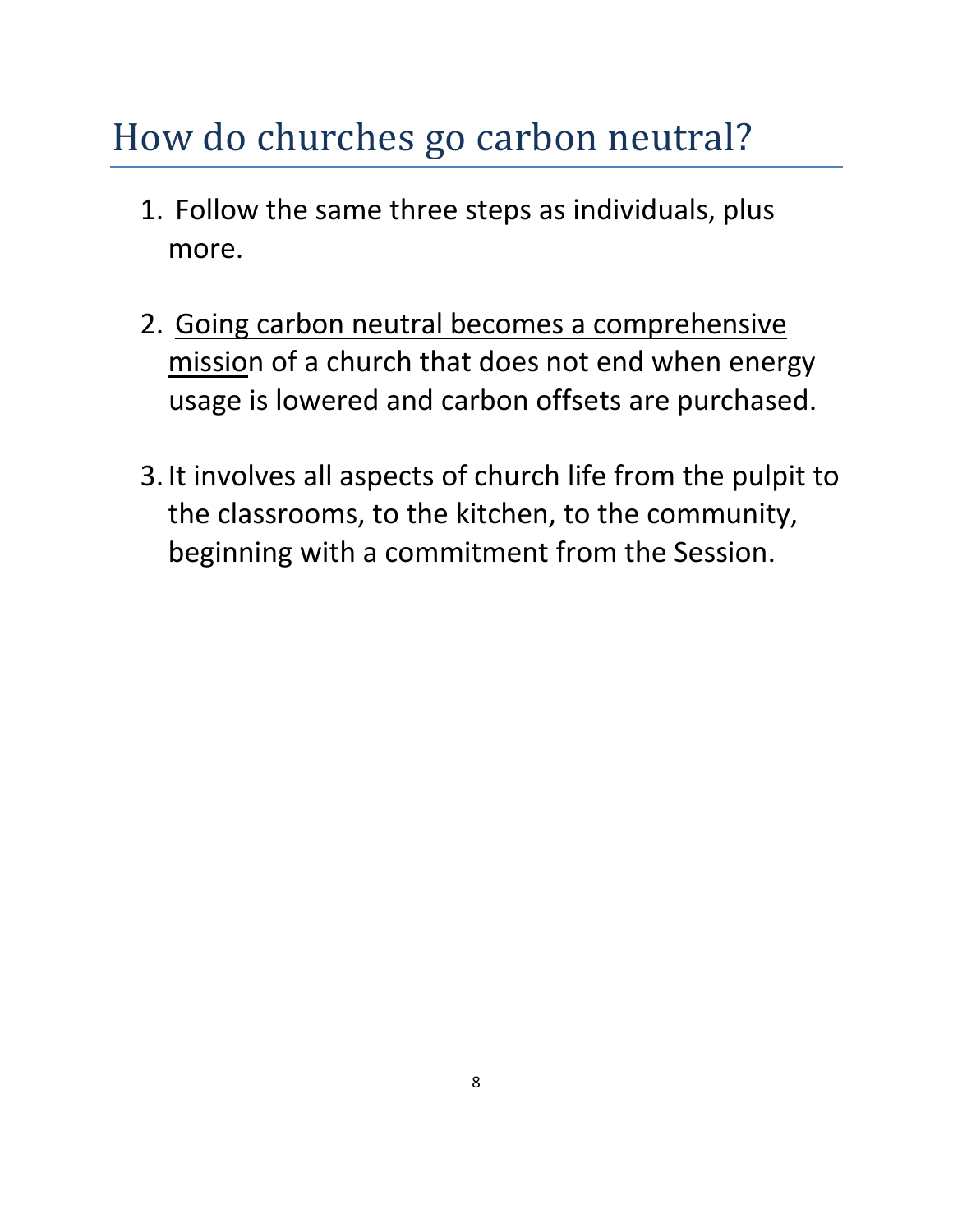## A Church Going Carbon Neutral Involves More Then Purchasing Offsets. It means…

The Session:

- ❖ Affirming the Christian mandate to care for creation.
- ❖ Affirming that the urgency, injustice and seriousness of climate change calls the Church to act now and to act boldly to lead the way in reducing energy usage.
- **❖** Affirming the G.A. carbon neutral resolution.
- **Establishing carbon neutrality as a vital mission the church.**
- **❖** Leading the church and its members to lead carbon neutral lives.
- Asking us to pray to ask for God's forgiveness and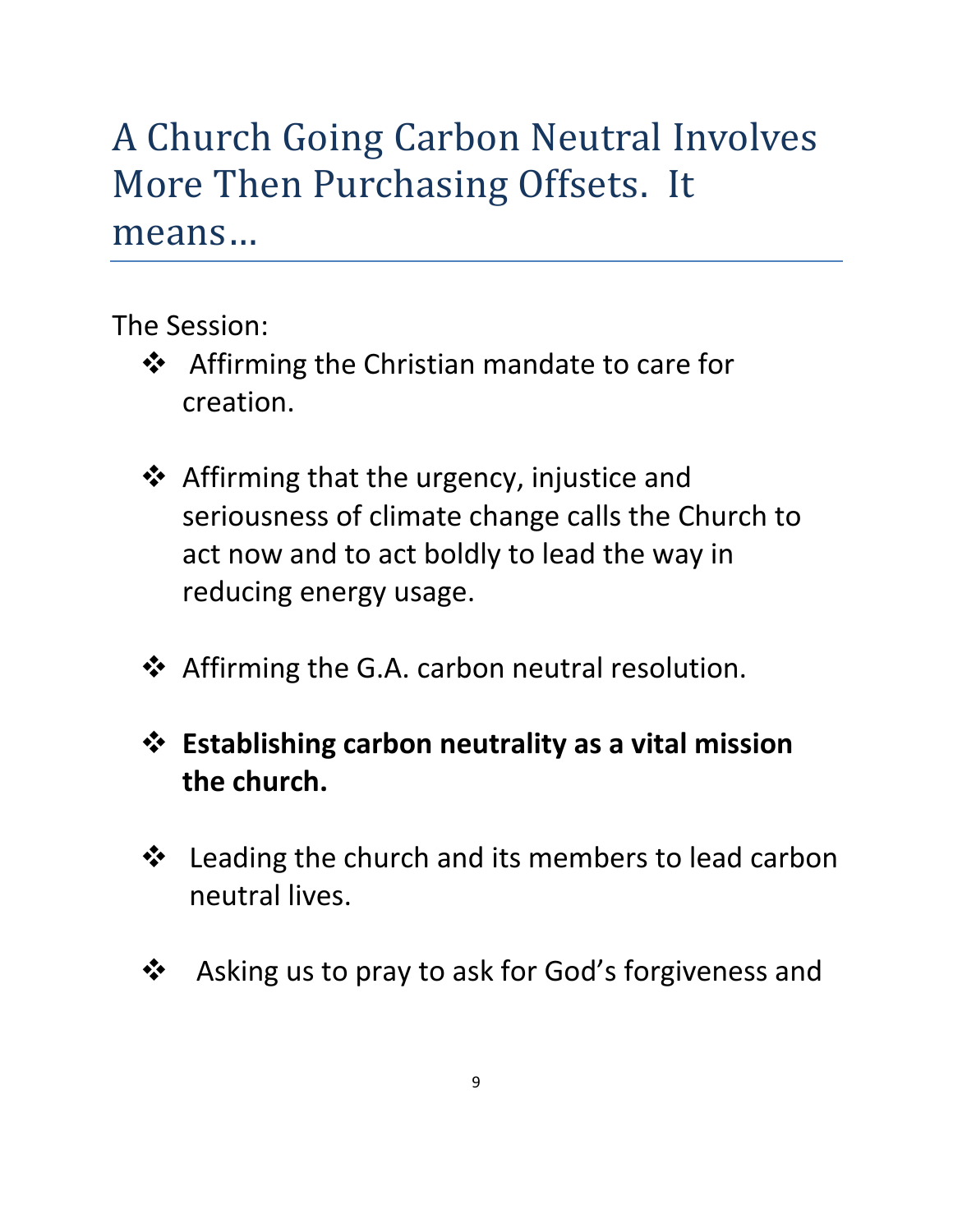guidance as the whole church moves in a new direction.

And more

It means:

### Education

- Helping your members, session and clergy understand the devastating effects of climate change and how urgent and serious the need is to reduce our carbon emissions.
- $\clubsuit$  Preaching and teaching on the theology of being a good steward.
- Explaining over and over that reducing energy is a vital mission of the church.
- Helping your members to reduce their energy usage in their homes and businesses and to purchase carbon offsets.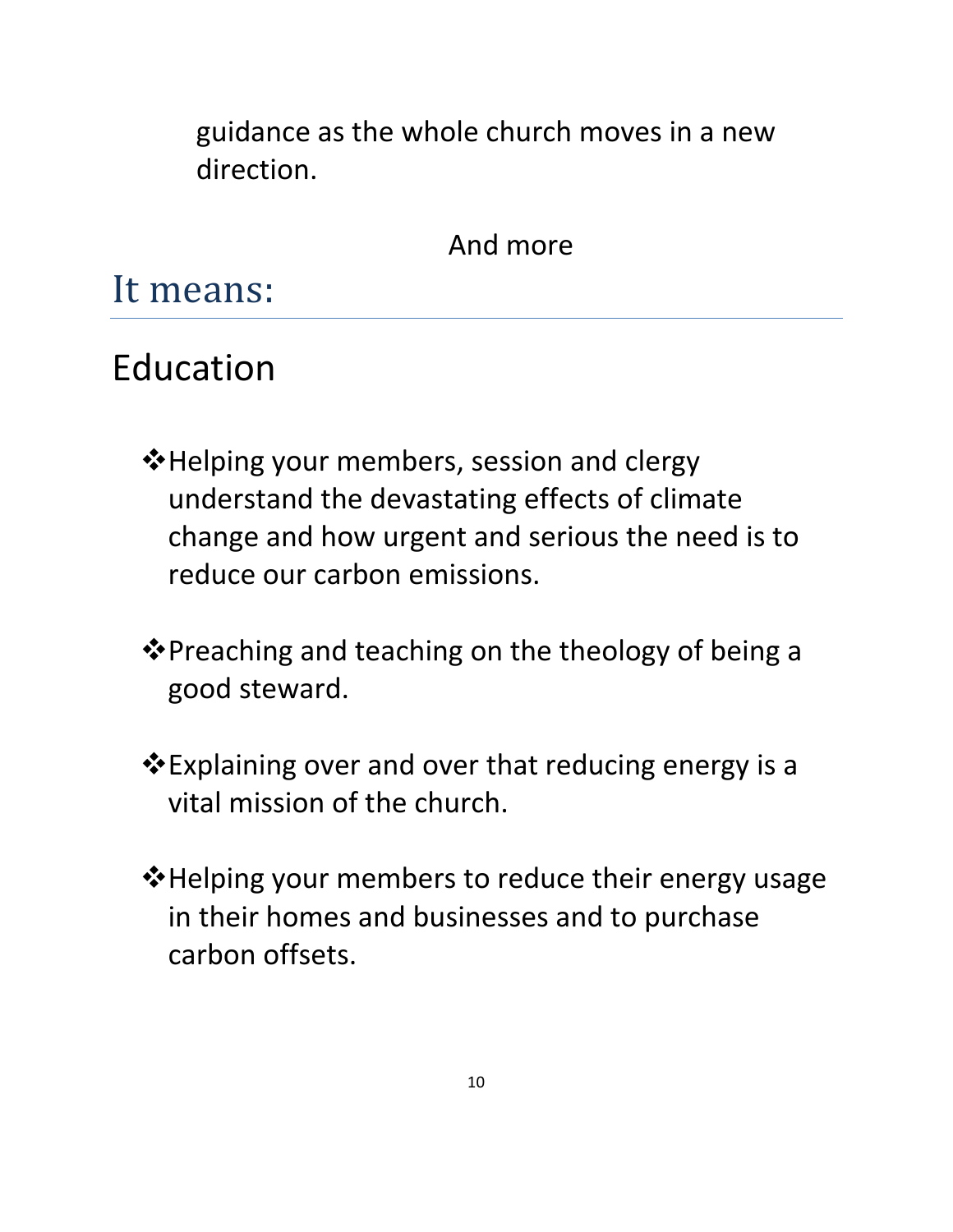## It means:

#### Financial Commitment

- Making energy reduction costs a vital and ongoing part of the annual stewardship campaign.
- Conducting capital campaign for large energy reducing activities such as solar, replacing windows, etc.
- Annually purchasing carbon offsets.

### It Means:

#### Witness

 Seeking to make amends for the injustice of our excessive energy usage on others.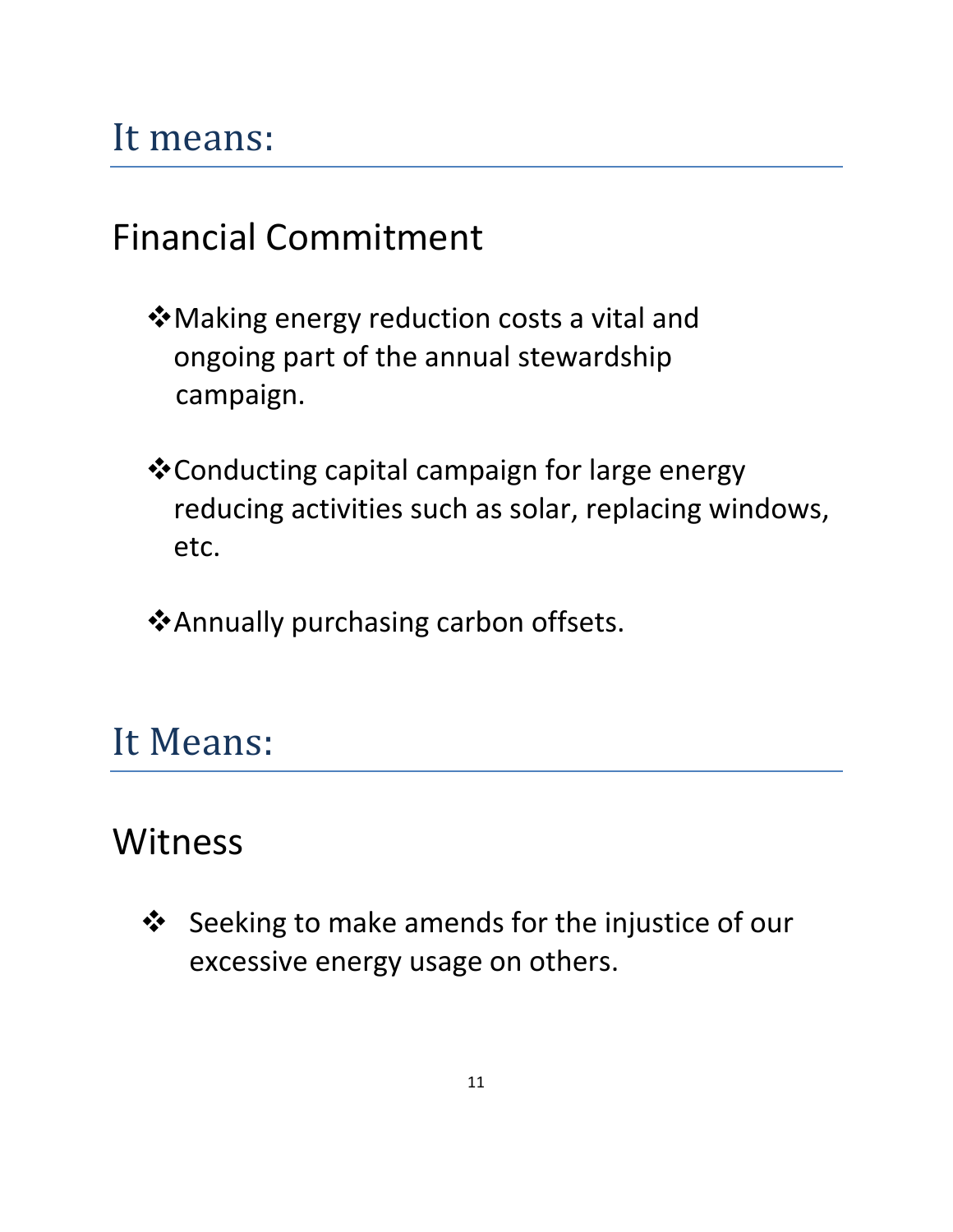- Developing an outreach initiative to connect with a family or village in Africa or the Arctic to put a human face on climate change impacts.
- **❖** Helping your community to switch to alternative energy.
- ❖ Opposing the construction of coal plants.

#### It means:

Property Committee:

- Commitment to continual evaluation of energy usage.
- Ongoing goal of reducing energy usage and switching church to renewable energy sources.
- $\dots$  Special maintenance and attention to solar equipment.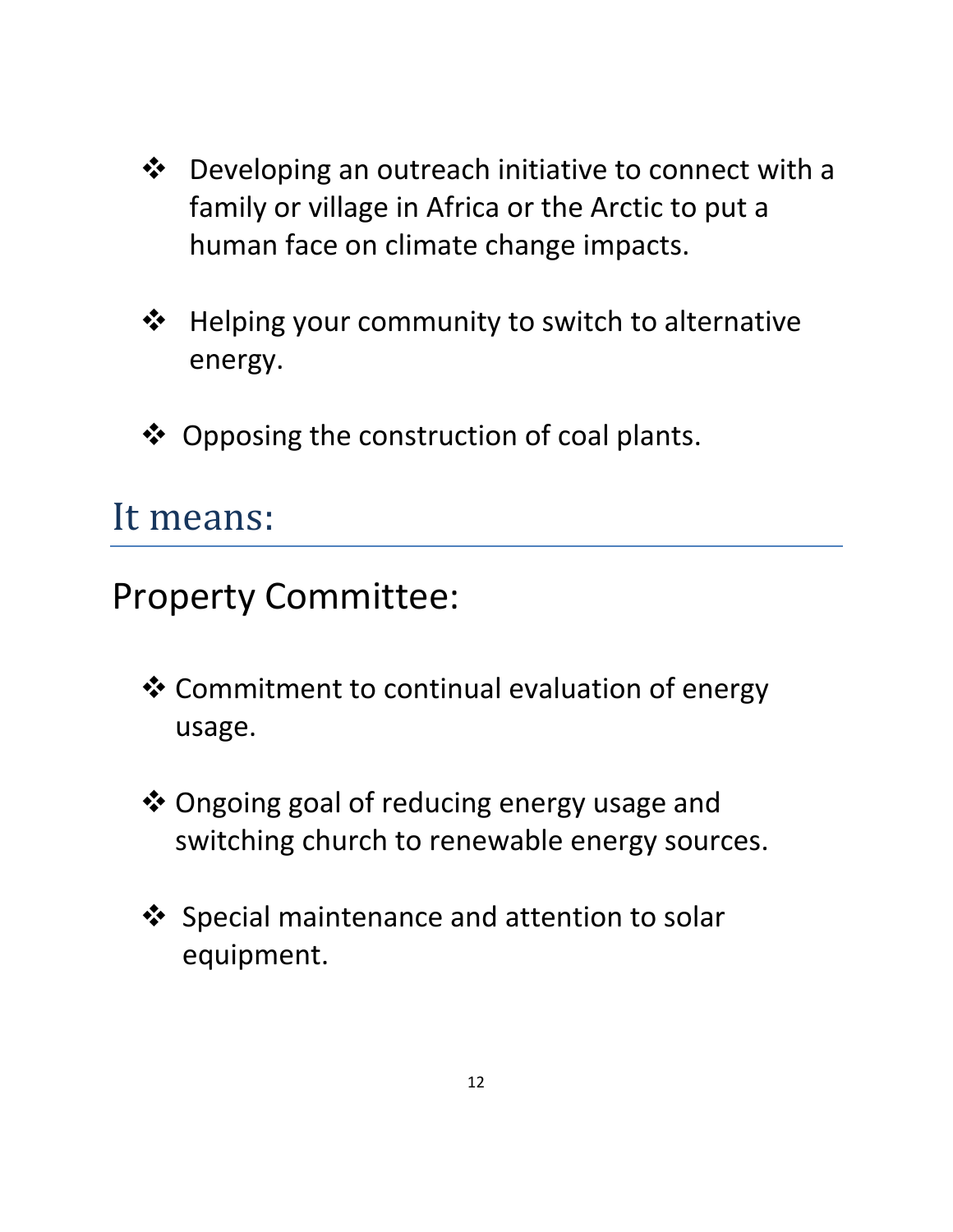#### Recycle

#### It means:

#### Congregational Care Committee

- Serve food grown locally at church meals and receptions
- Recycle leftovers
- ❖ Not use plastics
- Coordinate trips to visit shut ins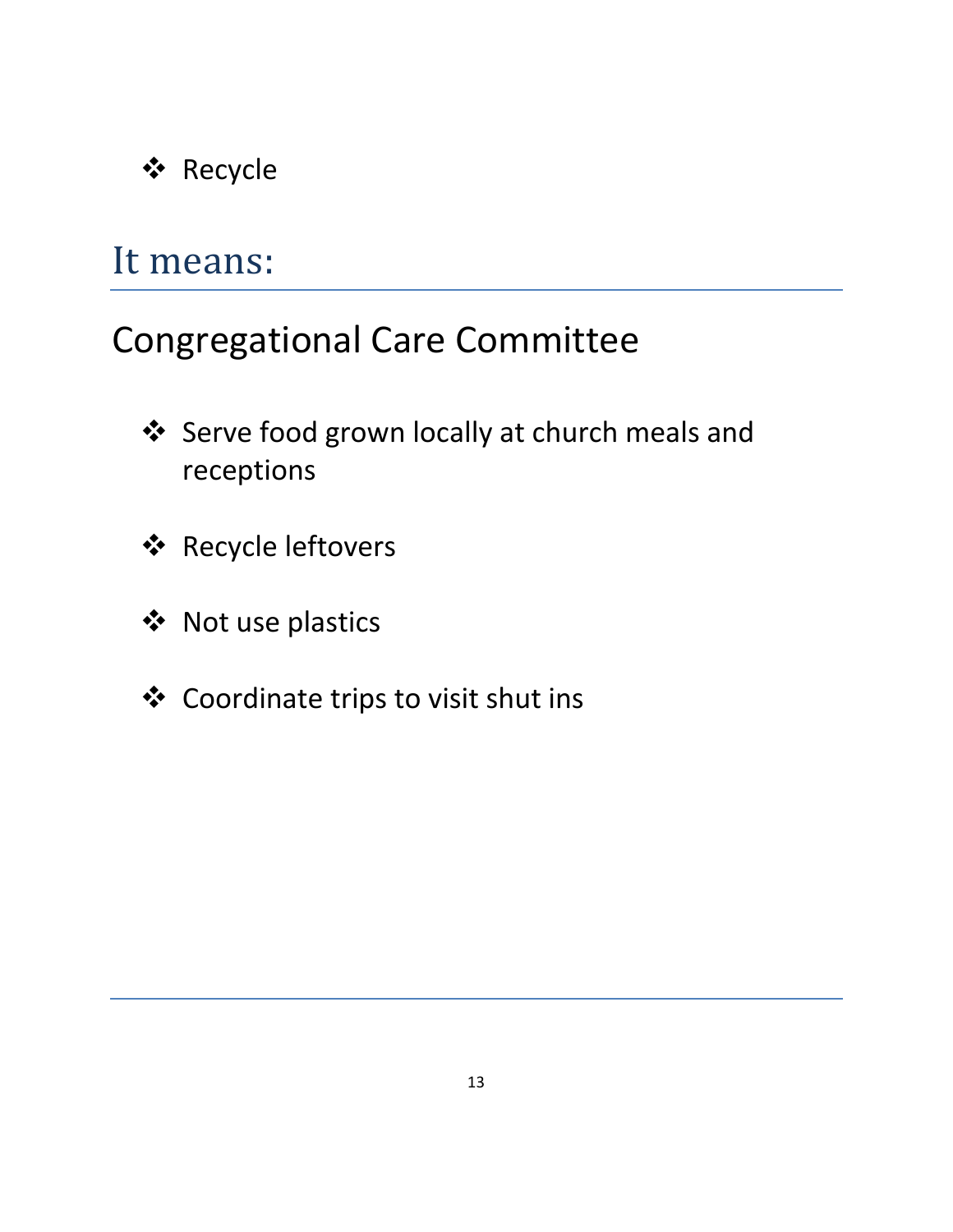# And finally it means:

## Church members and staff

- $\triangle$  Live their faith by seeking to right the injustice of their energy usage.
- $\triangle$  Reduce their personal energy usage in their homes and businesses.
- ❖ Support the mission of the church to reduce its energy usage through their pledges and commitments.
- $\dots$  **Work in their communities to help reduce energy** usage.
- Ask our leaders to set carbon emission reduction goals as established by scientists to avoid runaway and dangerous climate change.